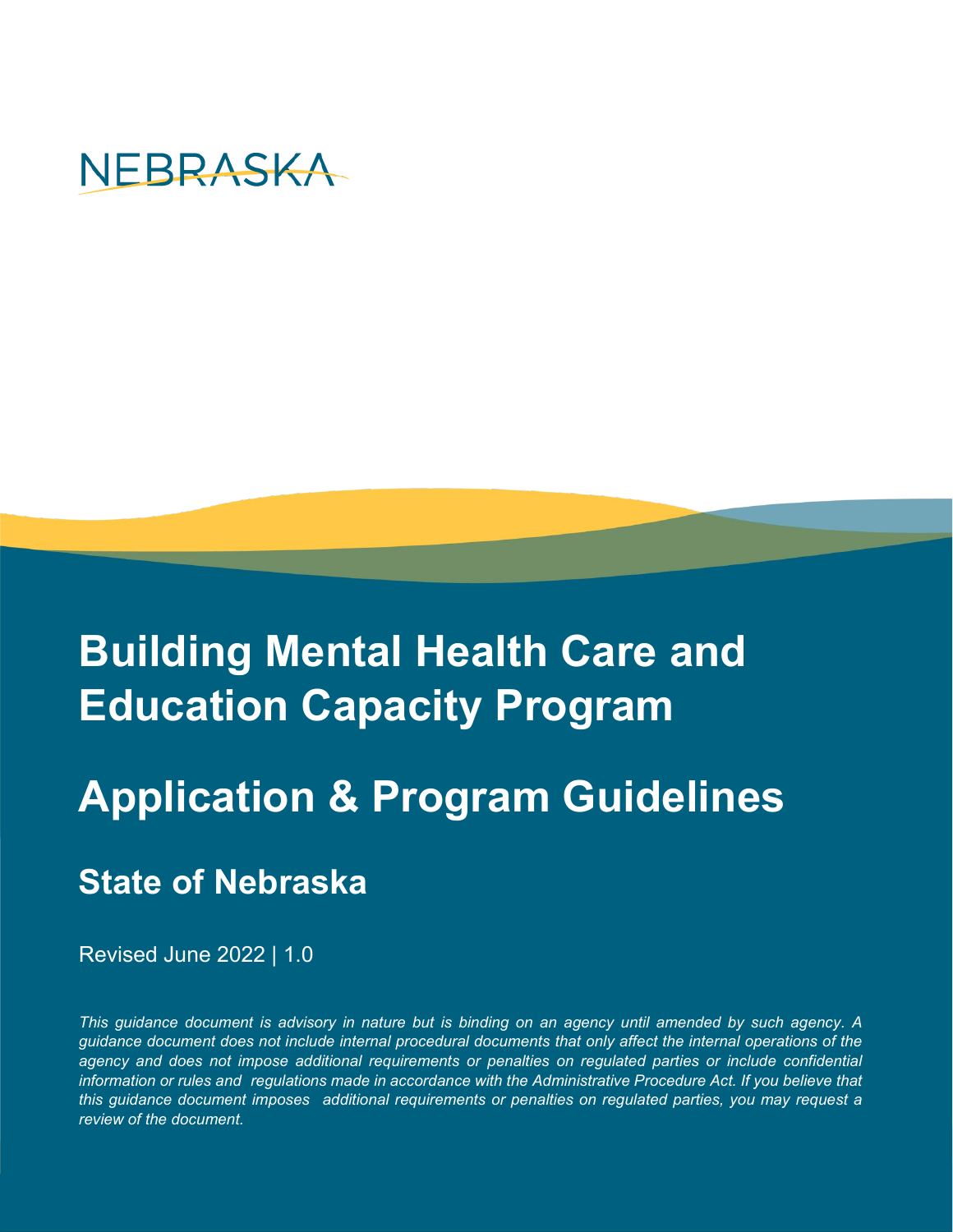## **TABLE OF CONTENTS**

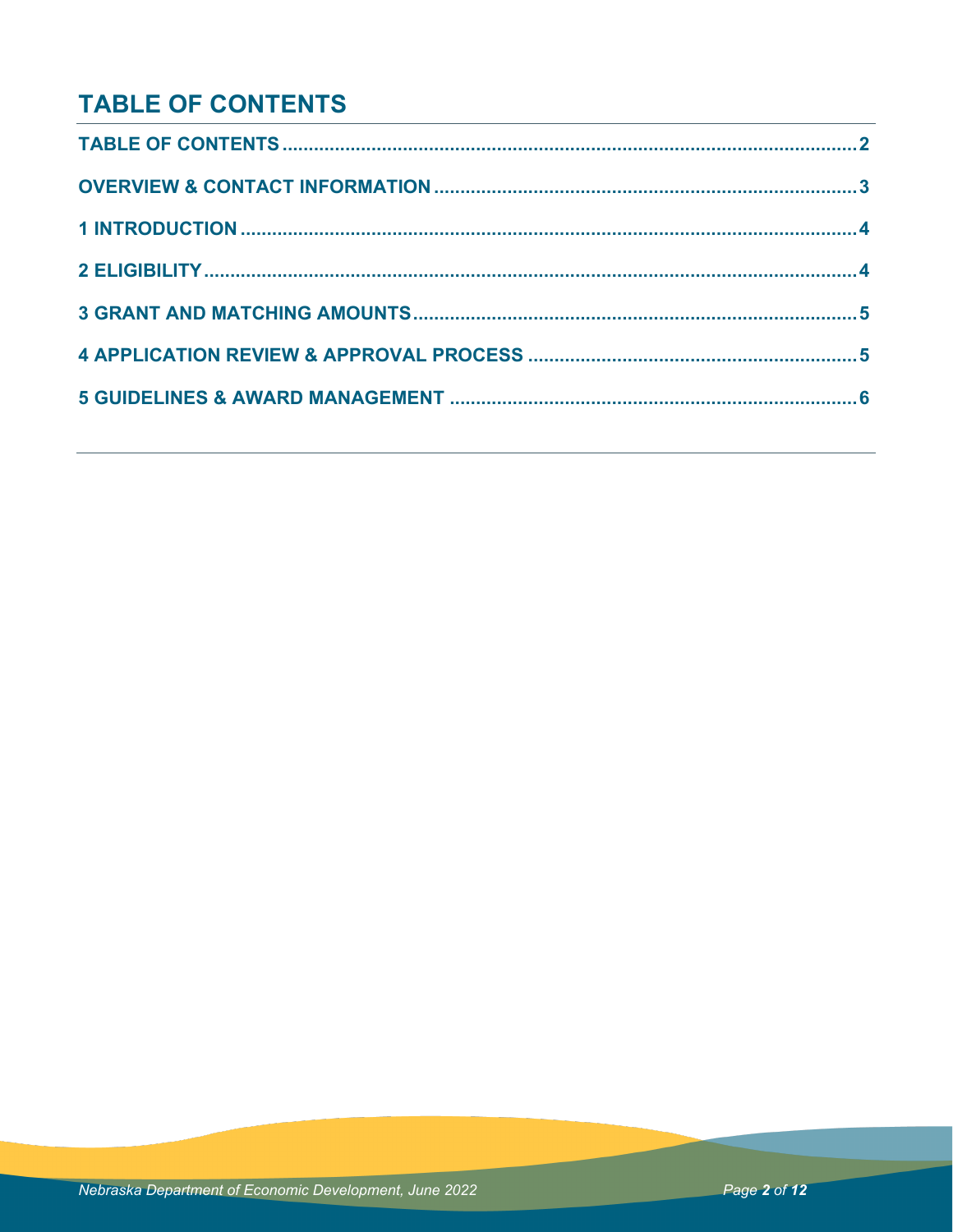## **OVERVIEW & CONTACT INFORMATION**

| Dave Dearmont, Research Administrator<br>Nebraska Department of Economic Development                                         | <b>GRANT SCHEDULE</b>         |            |
|------------------------------------------------------------------------------------------------------------------------------|-------------------------------|------------|
| <b>Research Division</b><br>245 Fallbrook Blvd, Suite 002<br>Lincoln, NE 68521<br>402-471-3777<br>dave.dearmont@nebraska.gov | <b>Application Due Date</b>   | TBD        |
|                                                                                                                              | <b>Anticipated Award Date</b> | <b>TBD</b> |
|                                                                                                                              | Contract Term End             | TBD        |

The Building Mental Health Care and Education Capacity Program is authorized and further described within *Nebraska Legislative Bill 1014, § 45 (Neb. Leg., 107th Leg. 2d Sess.).*

### Application Portal and Grants Management System

To administer the Building Mental Health Care and Education Capacity Program (BMHCEC), the Nebraska Department of Economic Development (DED) uses a grants management system (GMS), AmpliFund. The GMS User Guides, with instructions for accessing and using of the system to apply or implement a BMHCEC grant, and other resources are available on DED's website, [http://opportunity.nebraska.gov/amplifund/.](http://opportunity.nebraska.gov/amplifund/)

For technical assistance using the GMS, contact the AmpliFund support team at [support@amplifund.zendesk.com.](mailto:support@amplifund.zendesk.com) For assistance on DED's business processes in the GMS, email the DED Research team at [support@dednebraska.zendesk.com.](mailto:support@dednebraska.zendesk.com)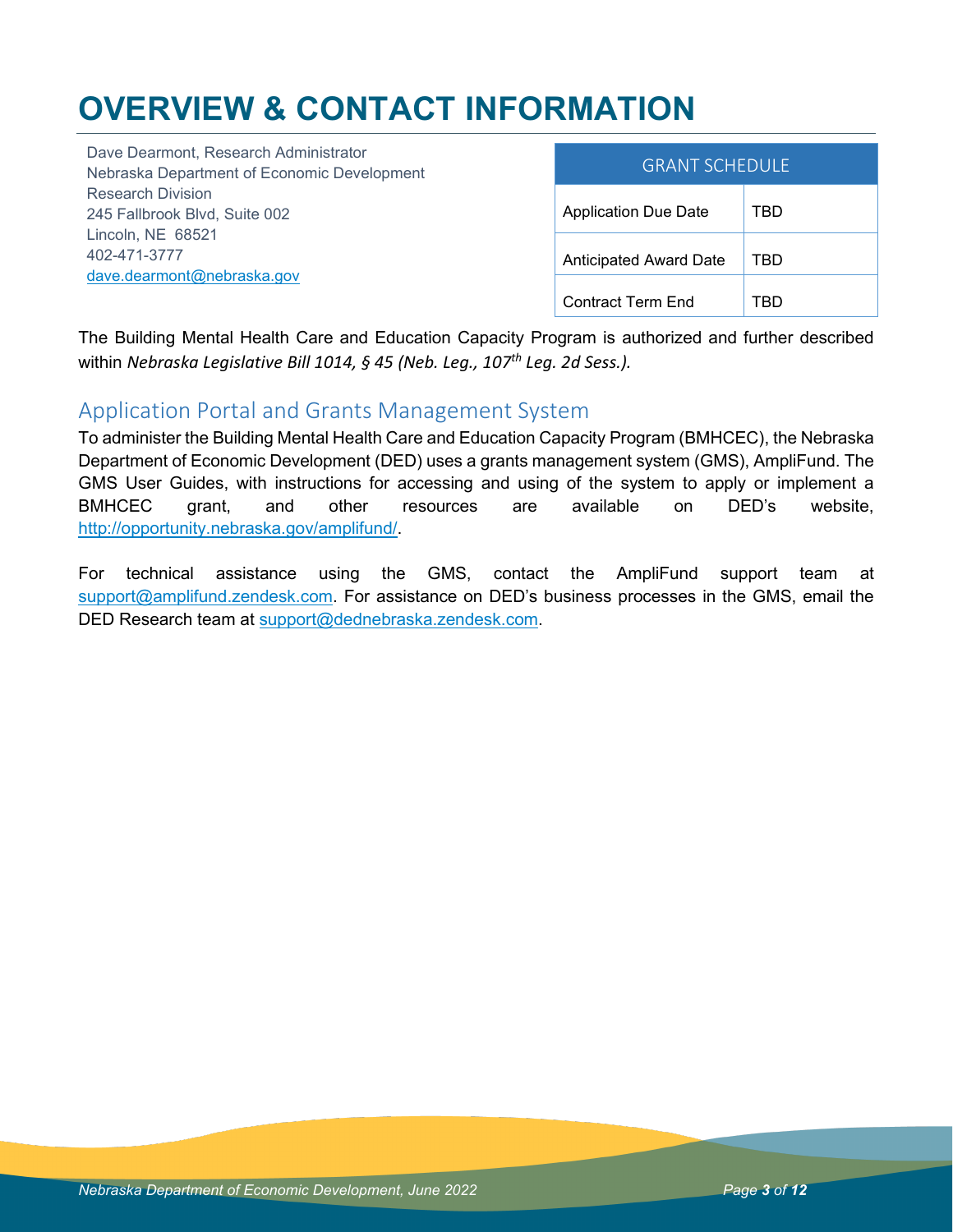# **1 INTRODUCTION**

The Nebraska Legislature passed, and Governor Pete Ricketts signed, Legislative Bill 1014 during the 2022 Legislative Session for an Act relating to appropriating funds allocated to the State of Nebraska from the Federal Coronavirus State Fiscal Recovery Fund pursuant to the federal American Rescue Plan Act of 2021. In Section 45 of LB1014, \$10,000,000 for Fiscal Year 2021-22 and \$30,000,000 for Fiscal Year 2022-23 was appropriated to the Nebraska Department of Economic Development (DED) to provide construction grants to build mental health care and education capacity.

Improving mental health care and education capacity is a foundation for a full societal recovery from the COVID-19 pandemic. The benefits of expanding mental health and education capacity include improved access to mental health and education services. This improved access to services will reduce utilization of hospital emergency rooms and crisis care; decrease police involvement and incarceration; foster a higher quality of life through better education, workforce, and life skills; and increase job retention.

DED will make an application available to nonprofit organizations for the purpose of applying for construction grants from the Build Mental Health Care and Education Capacity Program. The applications will be accepted at a date to be determined. Awards will be issued until funds are exhausted.

The Application & Program Guidelines, grant schedule and other documents, once available, will be found at the forthcoming BMHCEC webpage on DED's website, [opportunity.nebraska.gov,](https://opportunity.nebraska.gov/) or by contacting the BMHCEC Program Coordinator.

GMS User Guides, with instructions for accessing and using the system to apply for and implement a BMHCEC grant, and other resources are available on DED's AmpliFund Resource page, [https://opportunity.nebraska.gov/programs/amplifund/.](https://opportunity.nebraska.gov/programs/amplifund/)

## **2 ELIGIBILITY**

The BMHCEC Program and any awards made thereunder are funded with federal funds allocated to the State of Nebraska from the federal Coronavirus State Fiscal Recovery Fund (CSFRF) pursuant to the American Rescue Plan Act of 2021 (ARPA). As such, all funds must be used in compliance with section 602(c) of the Social Security Act, 42 U.S.C. § 802(c), 31 C.F.R. Part 35, the U.S. Department of the Treasury regulations implementing that section, all relevant Treasury guidance, and the Coronavirus State Fiscal Recovery Fund Award Terms and Conditions.

### 2.1 Eligible Use

Pursuant to 42 U.S.C. § 802(c)(1) awards made by the BMHCEC Program will be made to respond to the public health emergency with respect to the Coronavirus Disease 2019 (COVID–19). The BMHCEC Program will provide capital construction grants, to build mental health care and education capacity, to nonprofit organizations that provide mental health service and education in Nebraska. This response is an enumerated eligible use under 31 C.F.R. Part 35 as indicated on page 15 of the Treasury guidance *Coronavirus State & Local Fiscal Recovery Funds: Overview of the Final Rule*. There it is indicated that when it comes to behavioral health care, such as mental health treatment, substance use treatment, and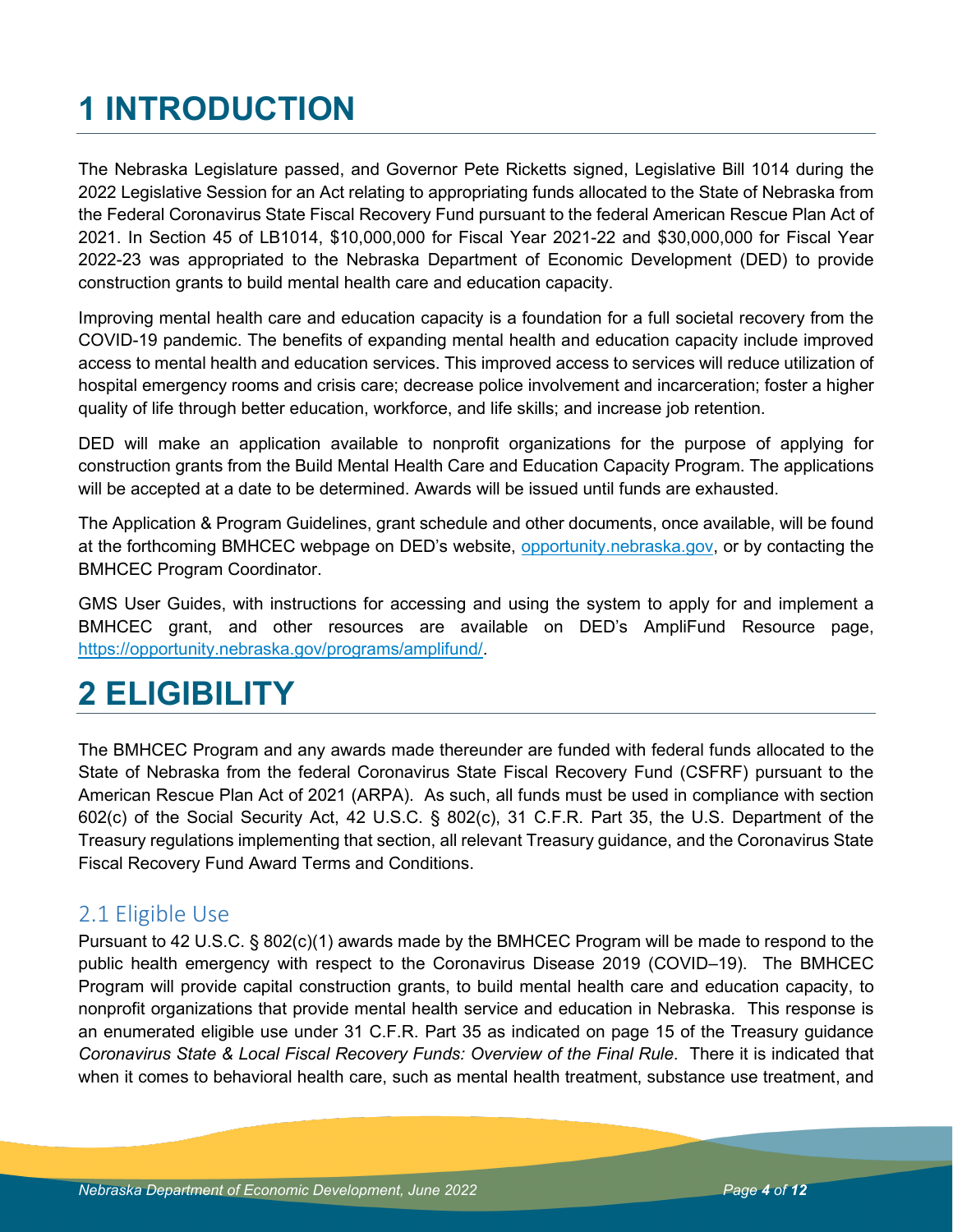other behavioral health services, Treasury recognizes the pandemic has broadly impacted Americans' behavioral health.

As such, the State can provide these services to the general public as a response. Included in the list of enumerated uses found in this guidance is "behavioral health facilities and equipment." Treasury further expounded on this enumerated eligible use in the Supplementary Information promulgated with 31 C.F.R. Part 35 where the agency indicated that "[e]xamples of capital expenditures related to behavioral health that Treasury recognizes as eligible include behavioral health facilities and equipment (e.g., inpatient or outpatient mental health or substance use treatment facilities, crisis centers, diversion centers), as long as they adhere to the standards detailed in the Capital Expenditures section."

## 2.2 Eligible Applicants

Eligible Applicants are nonprofit organizations that provide mental health services and education in Nebraska.

## **3 GRANT AND MATCHING AMOUNTS**

Grants will be awarded for amounts up to \$10,000,000.00, until all funds appropriated are awarded. While there is no formal match requirement, preference will be given to applicants who demonstrate a cash match from privately raised funds to be matched with grants from the Build Mental Health Care and Education Capacity Program.

## **4 APPLICATION REVIEW & APPROVAL PROCESS**

DED will develop, make available, and accept applications at a date to be determined through its GMS, AmpliFund. The application is expected to require, at minimum, the following information:

- **Applicant's Organizational Overview**. Preference will be given to applications that have a defined and clear organizational structure; organizational experience in federal grants; qualified and capable personnel with experience in federal grants or equivalent credentials or experience; or can otherwise demonstrate that they will be a reliable Awardee who will use all awarded funds in a manner consistent with the law and the requirements of this program.
- **Applicant's Work Plan**. Applicants will be given preference if their work plan responds to and meets the goals or objectives of the program funding, as well as evidence of the ability to meet expected outcomes.
- **Applicant's Budget**. Applicants are expected to tailor their budgets to the actual work costs. Total request for funding itself will not determine an award; rather, applicants will be awarded based on whether their budget accurately reflects costs of completing the work set forth in the work plan. Preference will also be given to applicants who demonstrate privately raised funds to be matched with grants from the Build Mental Health Care and Education Capacity Program.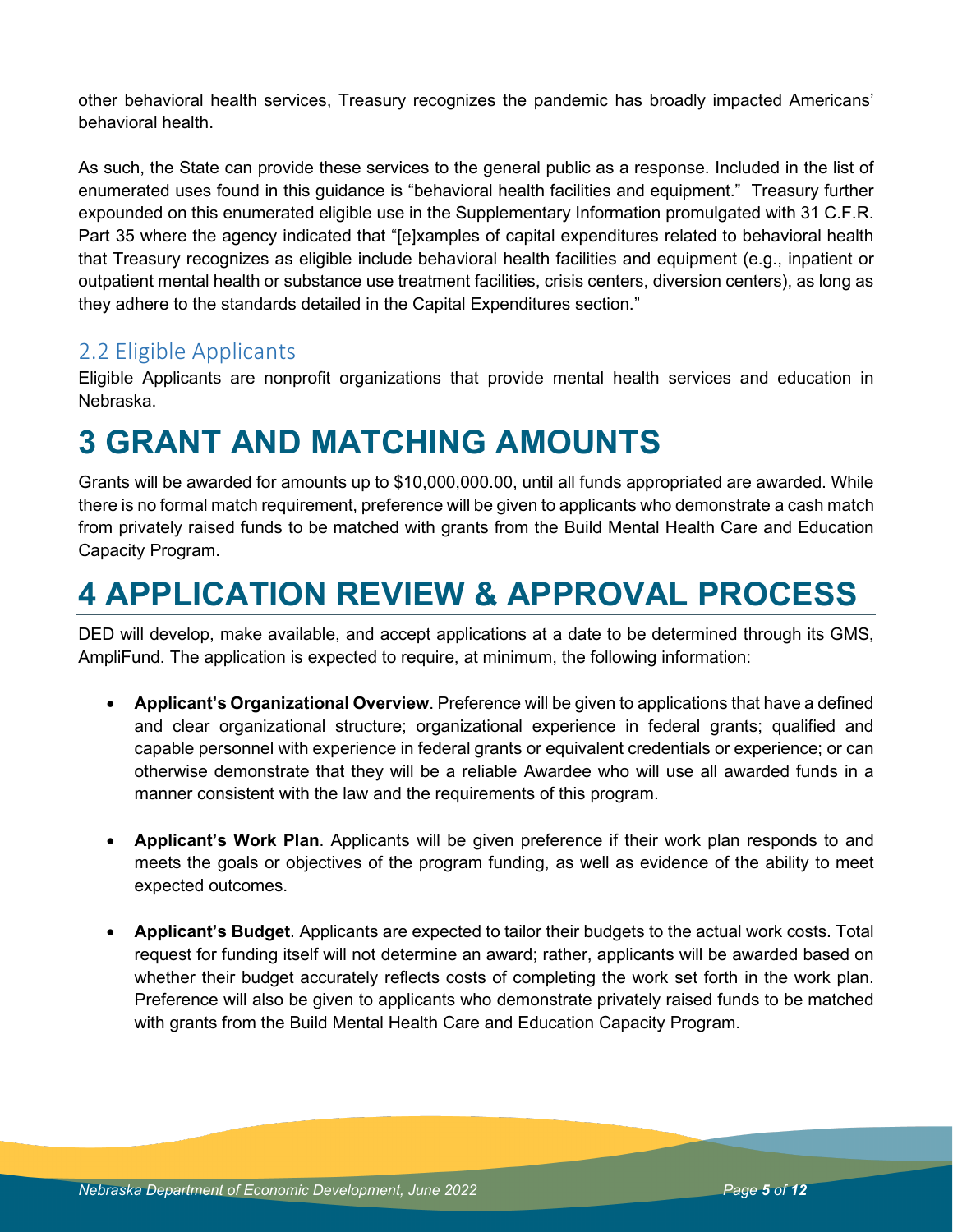## 4.1 Application Technical Assistance

Applications will be submitted electronically, through DED's GMS. It will automatically close at the time specified. Applications cannot be submitted after that point. Once submitted, the application cannot be edited. DED will receive automatic notification of the submissions.

The user guides referenced in **bold** can be found at DED's GMS help center: [https://opportunity.nebraska.gov/programs/amplifund/.](https://opportunity.nebraska.gov/programs/amplifund/)

#### 4.1.1 Account Management

If you do not already have an applicant account, you will need to register for one (see **Registering for the Applicant Portal** user guide). You will need to add your staff as users to your organizational account (see **How to Add Users**). If you have hired an entity to apply on your behalf ("External User"), please follow the **External Users Guide** when setting up the account. It is best practice for the applicant organization to create an AmpliFund account, adding your External User as a user in your organization.

#### 4.1.2 Application Sections

To successfully apply, you will need to complete all required fields and sections of the applications. Applications will have the following sections:

- Project Information
- Application Forms
- Budget
- Performance Plan

DED's GMS support site will provide program-specific user guides, general user guides, and help videos on applying as the application date approaches.

## **5 GUIDELINES & AWARD MANAGEMENT**

### 5.1 Award Overview

Once DED approves an application for an award, DED will issue a letter indicating as such to the Awardee. Along with the letter will be an organization questionnaire that the Awardee must complete fully and return to DED. Upon receipt of the organization questionnaire, DED will prepare and deliver to the Awardee a BMHCEC Program Grant Award Agreement for review and signature. This process typically happens within 30-45 days of DED's receiving the fully completed organizational questionnaire.

Awardees must review, sign, and submit the BMHCEC Grant Award Agreement and meet any required special conditions items before issuance of the first disbursement. Award agreements are issued for a performance period that will extend from the agreement start date until December 31, 2026. All funds awarded must be obligated to eligible uses by July 1, 2024, and if so obligated, expended by the Awardee by December 31, 2026. Funds not obligated by July 1, 2024 will be returned to DED for transfer as required under LB1024. Obligated funds not expended by December 31, 2026 must be returned to DED for return to Treasury. For the purposes of the award, "obligation" means orders placed for property and services,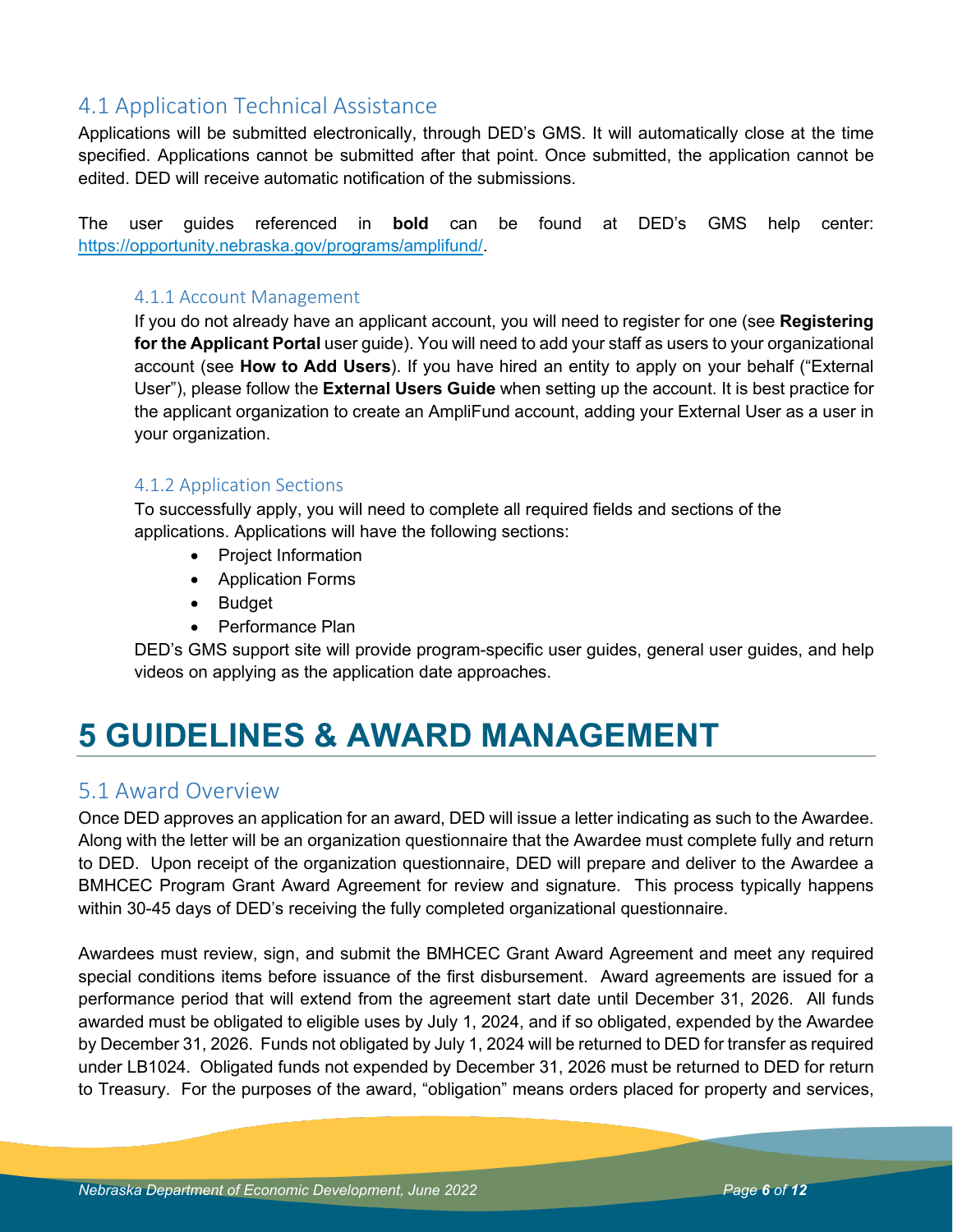contracts and subawards made, and similar transactions that require payment. Further instructions or other requirements about the award agreement may be provided to Awardees along with the NOA or by other written communication or notice.

### 5.2 Account Setup

Following DED's issuance of the application approval letter, the Awardee will receive a GMS-generated email from the AmpliFund Administrator[, no-reply@gotomygrants.com,](mailto:no-reply@gotomygrants.com) indicating that the Awardee has an award and prompting you to log-in. There will be a link with instructions on how to log-in, based on whether or not your organization has an account. This email is sent to the Account Owner, which is typically the Primary Contact as identified within the Application. Awardees should check their spam or junk mail folder as email settings may direct this system-generated email there. If the Primary Contact's information is no longer valid, the links in the email are expired, or the email is not received within 30 days of letter of approval, the Awardee should contact the BMHCEC Coordinator.

#### 5.2.1 Log-in

The application portal is distinct from the award management side of the GMS, i.e., the URL used to apply for your grant is different from the URL you will use for checking the status of and managing your grant.

To manage your grant, always go to: [https://ne.amplifund.com](https://ne.amplifund.com/) using a supported browser: Google Chrome, Mozilla Firefox, or Microsoft Edge.

To set-up your grant, please follow **What to Do When you Receive a Grant** guide on DED's GMS help center: [https://opportunity.nebraska.gov/programs/amplifund/.](https://opportunity.nebraska.gov/programs/amplifund/)

#### 5.2.2 Add Users to your Account

Once the Awardee's Primary Contact sets up their user account, the option to add other users to help manage the grant becomes available, as does the ability to be assigned or assign tasks to complete various steps of grant implementation (e.g., sign contract, submit completed ACH form, submit payment request, etc.). Please follow the **How to Add Users** guide on DED's GMS help center.

#### 5.2.3 Identify Grant Manager

After adding users to your account, the Awardee needs to identify a Grant Manager. This person will receive notifications ("tasks") requiring action for implementation of the grant.

NOTE: The Grant Manager is the primary point of contact for all grant-related matters. All DED and GMS automated emails are directed to the Grant Manager.

### 5.3 Award Agreement and Award Disbursement Process

Following DED's letter of approval, DED issues an electronic copy of the BMHCEC Award Agreement via DocuSign. Unless otherwise directed, the agreement and any special conditions are available within the GMS, under Tools > Documents. The BMHCEC Award Agreement is entered into between DED and the Awardee. If the Awardee is an organization or other legal entity, an authorized representative of the Awardee must sign the contract.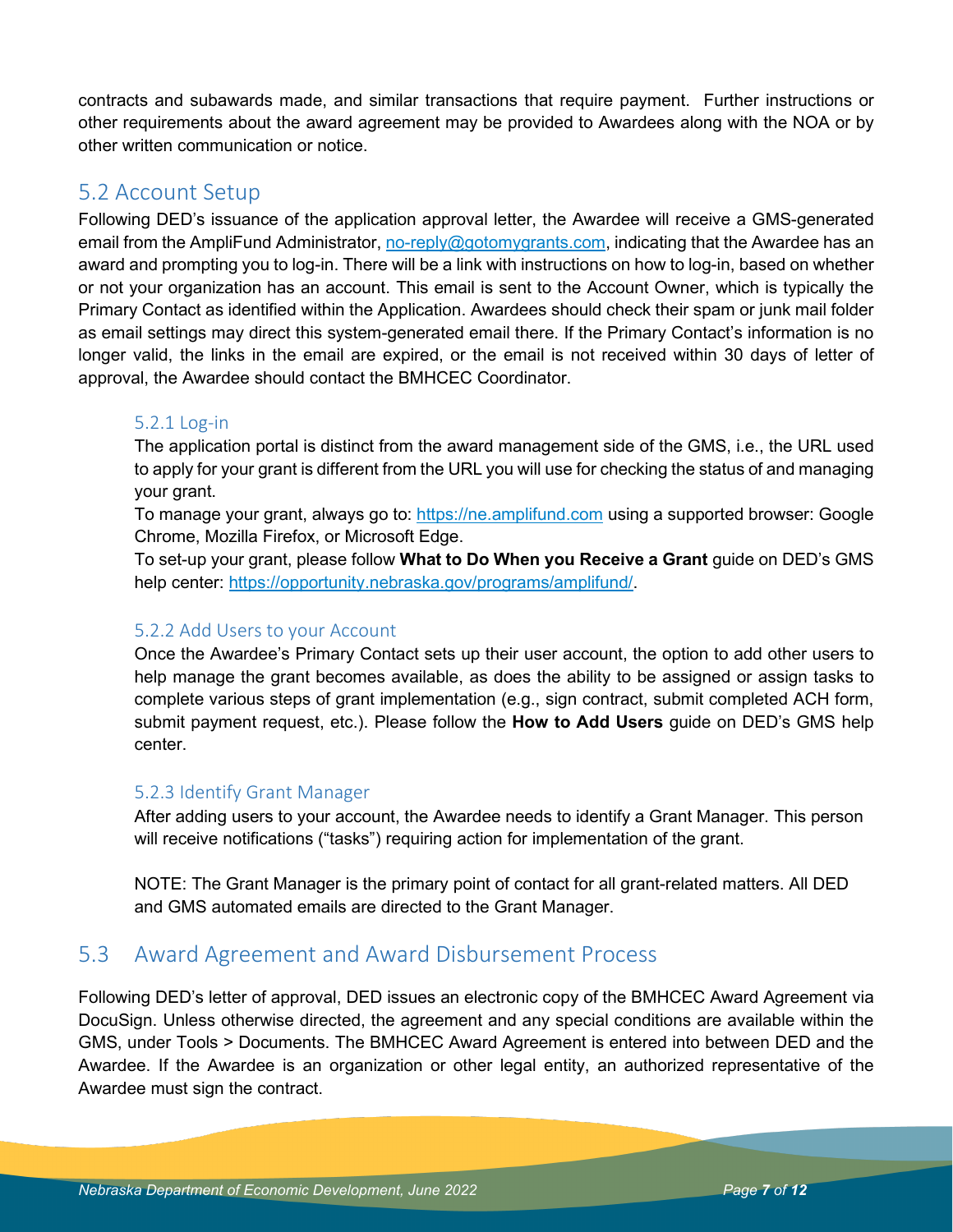The Awardee must review, sign, date, and return the agreement via DocuSign to accept BMHCEC awards. DED signs the contract after it is signed by the Awardee. Upon full execution of the agreement and the meeting of any required conditions specified in the contract, the Awardee must submit the First Payment Request.

#### 5.3.1 First Payment Request and Disbursement Process Overview

Upon DED's approval of the First Payment Request, DED will disburse grant funds on a reimbursement basis up to the full amount of the grant. Funds are transferred electronically to the account designated on the State of Nebraska ACH Enrollment Form, which must be submitted with the signed contract.

At any time, following the execution of the agreement and the meeting of special conditions of the agreement, the Awardee may submit the payment requests. An email from the AmpliFund Administrator will give notice to the Grant Manager that DED has approved the request for processing of payment. Upon subsequent processing, the email address(s) listed on the Awardee's ACH form receives notice.

Awardees can find detailed instructions for how to submit payment requests in the user guides located on DED's GMS help center, [https://opportunity.nebraska.gov/programs/amplifund/.](https://opportunity.nebraska.gov/programs/amplifund/) Payment of the reimbursement is subject to Awardee's submission of compliance materials (e.g., paid invoices, cancelled checks, etc.) for review and approval by DED.

The timing of the final disbursement request depends on the Awardee's ability to document expenditure of funds as required in the agreement but should be submitted to DED on or before the end of the contract term.

### 5.4 Compliance & Reporting Requirements

Once the grant awards are made, Awardees will be subject to applicable state and federal statutes and regulations which govern the use of the award funds. The following is a general overview of compliance and reporting requirements. It should not be considered an exhaustive review of all compliance and reporting requirements. In all instances, Awardees should review the statutes and regulations and agreement terms and conditions applicable to Awardee's use of their award.

#### 5.4.1 Uniform Administrative Requirements

The BMHCEC grant awards are generally subject to the requirements set forth in the Uniform Administrative Requirements, Cost Principles, and Audit Requirements for Federal Awards, 2 CFR Part 200 (the "Uniform Guidance"). Awardees should review the Uniform Guidance requirements applicable to Applicant's use of federal funds, and federally funded projects. Awardees should consider how and whether certain aspects of the Uniform Guidance apply. The following provides a general summary of compliance responsibilities under applicable federal statutes and regulations, including the Uniform Guidance, as described in 2020 OMB guidance. Note that the descriptions below are only general summaries, and all Awardees are advised to carefully review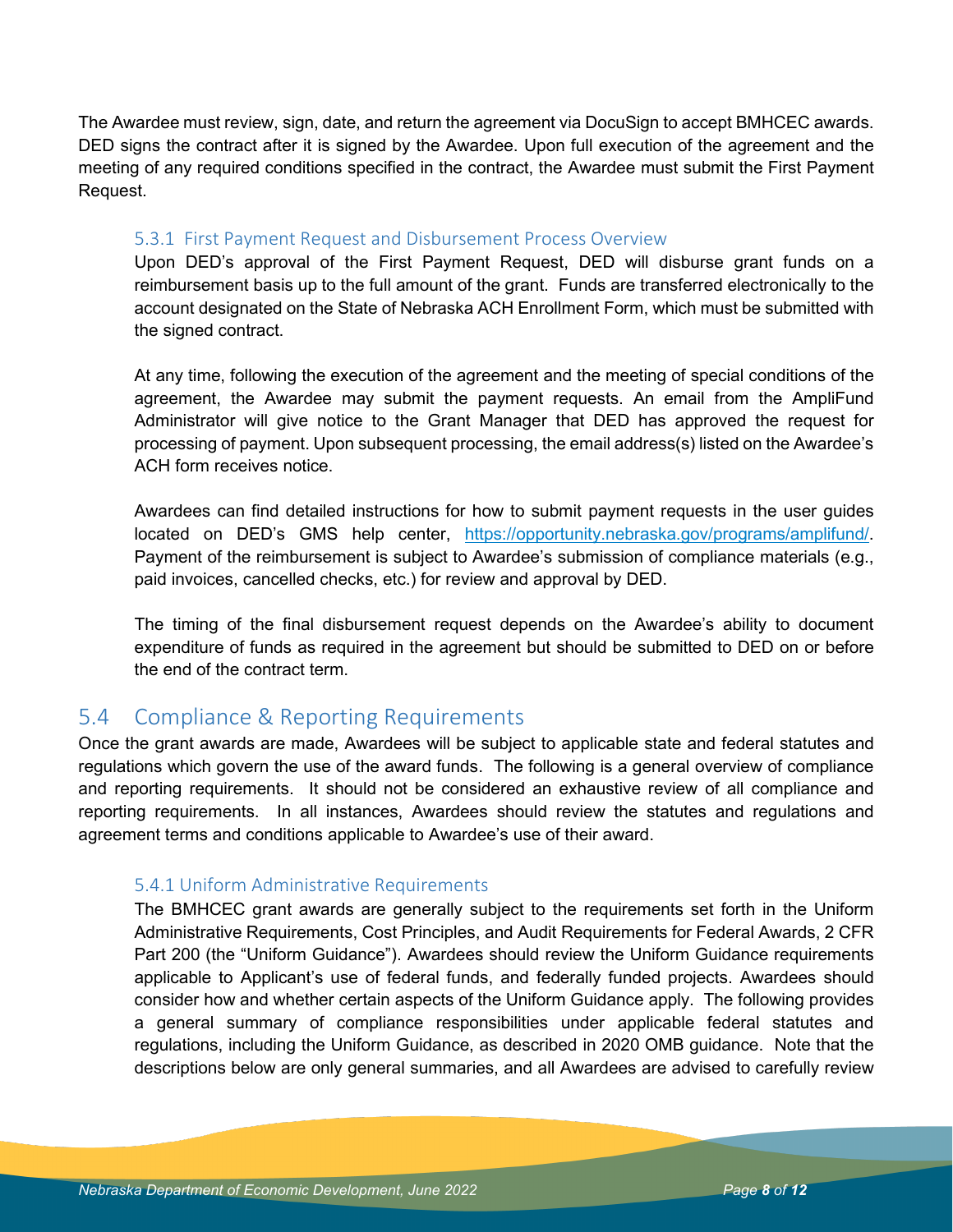the Uniform Guidance requirements, any additional regulatory and statutory requirements applicable to the program, and the terms and conditions of the BMHCEC Award Agreement. Allowable Activities. Each Awardee should review program requirements, including Treasury's Final Rule (31 C.F.R. Part 35) and the Awardee's Award Terms and Conditions, to determine and record eligible uses of funds. Per 2 CFR 200.303, Awardees must develop and implement effective internal controls to ensure that funding decisions under the award constitute eligible uses of funds, and document determinations.

Allowable Costs/Cost Principles. As outlined in the Uniform Guidance at 2 CFR Part 200, Subpart E regarding Cost Principles, allowable costs are based on the premise that an Awardee is responsible for the effective administration of Federal awards, application of sound management practices, and administration of Federal funds in a manner consistent with the program objectives and terms and conditions of the award. Awardees must implement robust internal controls and effective monitoring to ensure compliance with the Cost Principles, which are important for building trust and accountability.

Funds may be, but are not required to be, used along with other funding sources for a given project. Note that funds may not be used for a non-Federal cost share or match where prohibited by other Federal programs.

Treasury's Final Rule and guidance and the Uniform Guidance outline the types of costs that are allowable, including certain audit costs. For example, per 2 CFR 200.425, a reasonably proportionate share of the costs of audits required by the Single Audit Act Amendments of 1996 are allowable; however, costs for audits that were not performed, or not in accordance with 2 CFR Part 200, Subpart F are not allowable. Please see 2 CFR Part 200, Subpart E regarding the Cost Principles for more information.

Eligibility. Under this program, if applicable, Awardees are responsible for ensuring funds are used for eligible purposes. Generally, Awardees must develop and implement policies and procedures, and record retention, to determine and monitor implementation of criteria for determining the eligibility of beneficiaries and/or subrecipients. Awardees will need to maintain procedures for obtaining information evidencing a given beneficiary, subrecipient, or contractor's eligibility including a valid SAM.gov registration. Implementing risk-based due diligence for eligibility determinations is a best practice to augment Awardee's existing controls.

Equipment and Real Property Management. Any purchase of equipment or real property with BMHCEC funds must be consistent with the Uniform Guidance at 2 CFR Part 200, Subpart D. Equipment and real property acquired under this program must be used for the originally authorized purpose. Consistent with 2 CFR 200.311 and 2 CFR 200.313, any equipment or real property acquired using BMHCEC funds shall vest in the non-Federal entity. Any acquisition and maintenance of equipment or real property must also be in compliance with relevant laws and regulations.

Period of Performance. Generally, unless otherwise limited by this program, funds must be used for costs incurred by the Awardee during the period that begins March 3, 2021 and ends on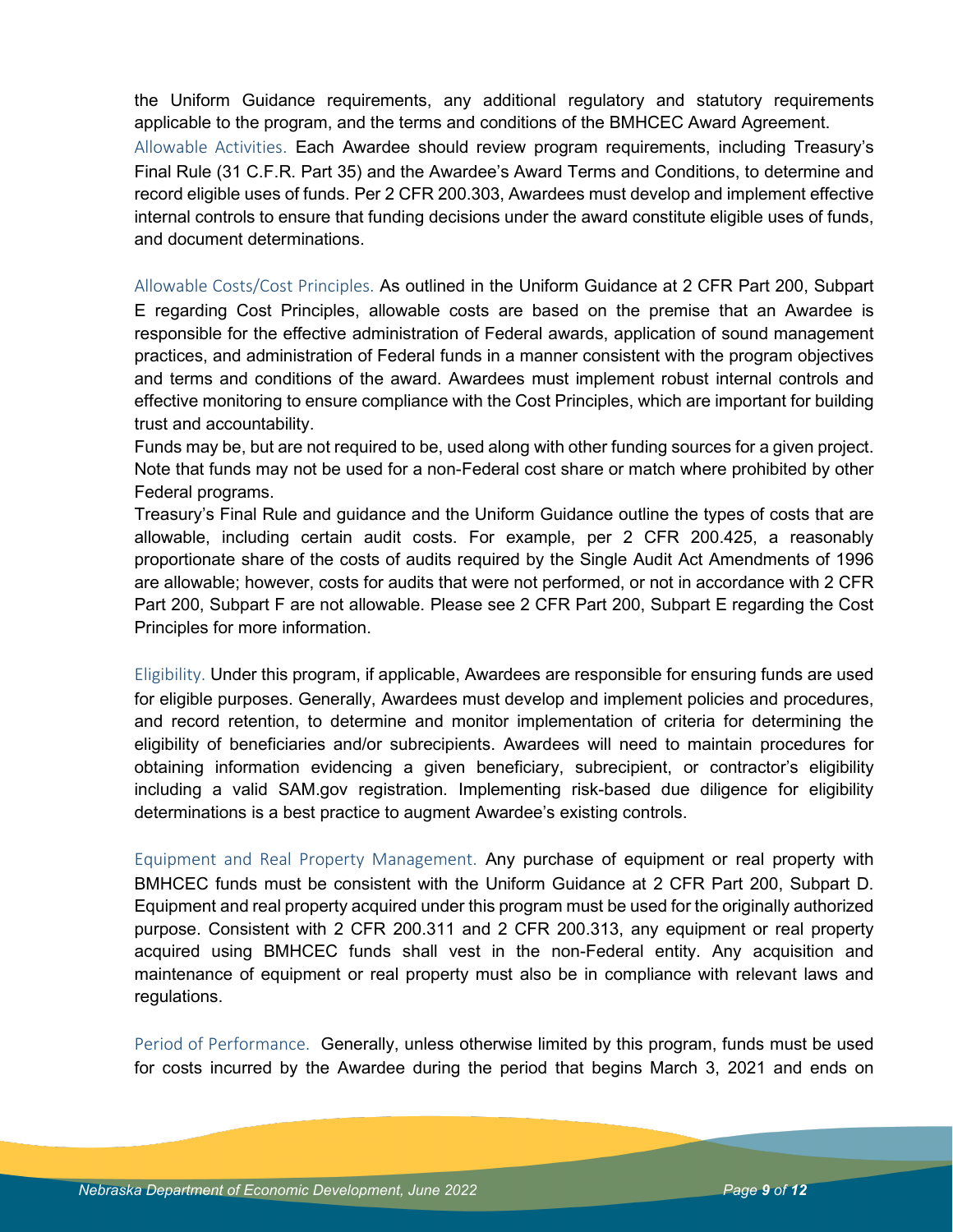December 31, 2024. Award funds expended for the financial obligations incurred by December 31, 2024, must be expended by December 31, 2026.

Procurement, Suspension & Debarment. Awardees are responsible for ensuring that any procurement using award funds, or payments under procurement contracts using such funds are consistent with the procurement standards set forth in the Uniform Guidance at 2 CFR 200.317 through 2 CFR 200.327, as applicable. The Uniform Guidance establishes in 2 CFR 200.319 that all procurement transactions for property or services must be conducted in a manner providing full and open competition, consistent with standards outlined in 2 CFR 200.320, which allows for noncompetitive procurements only in circumstances where at least one of the conditions below is true: the item is below the micro-purchase threshold; the item is only available from a single source; the public exigency or emergency will not permit a delay from publicizing a competitive solicitation; or after solicitation of a number of sources, competition is determined inadequate. Awardees must have and use documented procurement procedures that are consistent with the standards outlined in 2 CFR 200.317 through 2 CFR 200.320. The Uniform Guidance requires an infrastructure for competitive bidding and contractor oversight, including maintaining written standards of conduct and prohibitions on dealing with suspended or debarred parties. Awardees must ensure adherence to all applicable local, State, and federal procurement laws and regulations.

Program Income. Generally, program income includes, but is not limited to, income from fees for services performed, the use or rental of real or personal property acquired under Federal awards and principal and interest on loans made with Federal award funds. Program income does not include interest earned on advances of Federal funds, rebates, credits, discounts, or interest on rebates, credits, or discounts. Awardees of BMHCEC funds should calculate, document, and record the organization's program income. Additional controls that Awardees should implement include written policies that explicitly identify appropriate allocation methods, accounting standards and principles, compliance monitoring checks for program income calculations, and records. The Uniform Guidance outlines the requirements that pertain to program income at 2 CFR 200.307. Treasury intends to provide additional guidance regarding program income and the application of 2 CFR 200.307(e)(1), including with respect to lending programs.

SAM.gov Requirements. Awardees are required to have an active registration with the System for Award Management (SAM) [\(https://www.sam.gov\)](https://www.sam.gov/).

Recordkeeping Requirements. Generally, Awardees must maintain records and financial documents for five years after all funds have been expended or returned. Treasury may request transfer of records of long-term value at the end of such period. Wherever practicable, such records should be collected, transmitted, and stored in open and machine-readable formats. Awardees must agree to provide or make available such records to the State of Nebraska, Nebraska Department of Economic Development, and the U.S. Department of Treasury upon request, and to any authorized oversight body, including but not limited to the Government Accountability Office ("GAO"), Treasury's Office of Inspector General ("OIG"), and the Pandemic Relief Accountability Committee ("PRAC").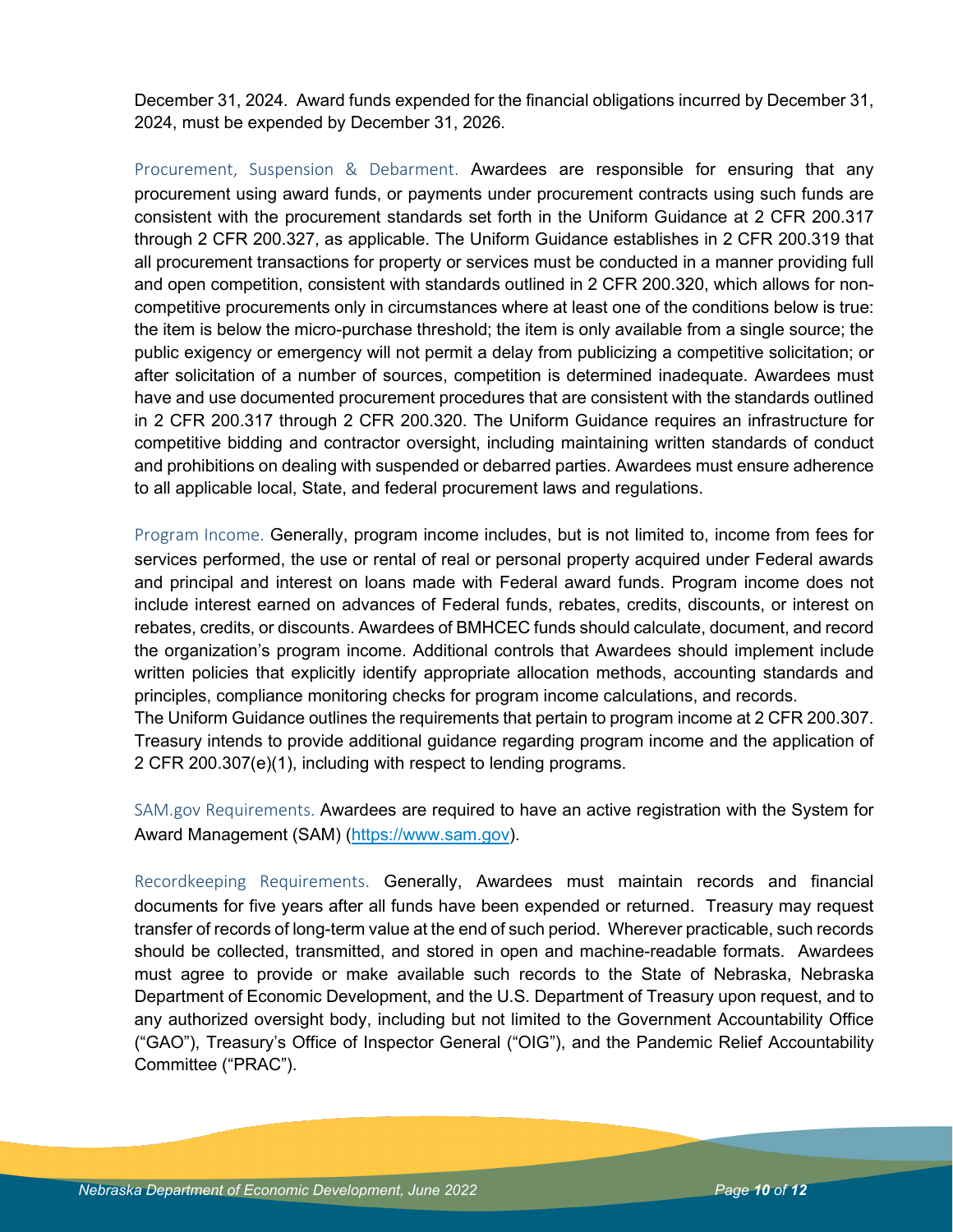Single Audit Requirements. Generally, Awardees that expend more than \$750,000.00 in federal awards during their fiscal year will be subject to an audit under the Single Audit Act and its implementing regulation at 2 CFR Part 200, Subpart F regarding audit requirements. Awardees may also refer to the Office of Management and Budget (OMB) Compliance Supplements for audits of federal funds and related guidance and the Federal Audit Clearinghouse to see examples and single audit submissions.

Civil Rights Compliance. Awardees are required to meet legal requirements relating to nondiscrimination and nondiscriminatory use of the funds. Those requirements include ensuring that entities receiving Federal financial assistance from the Treasury do not deny benefits or services, or otherwise discriminate on the basis of race, color, national origin (including limited English proficiency), disability, age, or sex (including sexual orientation and gender identity), in accordance with the following authorities: Title VI of the Civil Rights Act of 1964 (Title VI) Public Law 88-352, 42 U.S.C. 2000d-1 et seq., and Treasury's implementing regulations, 31 CFR part 22; Section 504 of the Rehabilitation Act of 1973 (Section 504), Public Law 93-112, as amended by Public Law 93-516, 29 U.S.C. 794; Title IX of the Education Amendments of 1972 (Title IX), 20 U.S.C. 1681 et seq., and the Department's implementing regulations, 31 CFR part 28; Age Discrimination Act of 1975, Public Law 94-135, 42 U.S.C. 6101 et seq., and the Department implementing regulations at 31 CFR part 23.

Davis-Bacon Act. While the Davis-Bacon Act requirements (prevailing wage rates) do not apply to projects funded solely with award funds from the SLFRF program, except for certain SLFRF-funded construction projects undertaken by the District of Columbia, when undertaking capital expenditures, Treasury encourages awardees to adhere to strong labor standards, including project labor agreements and community benefits agreements that offer wages at or above the prevailing rate and include local hire provisions. Treasury also encourages awardees to prioritize in their procurements, employers with high labor standards and to prioritize employers without recent violations of federal and state labor and employment laws. Additional standards may be applicable based on state statutes and award agreement terms and conditions.

NEPA Applicability. The National Environmental Policy Act (NEPA) does not apply to Treasury's administration of the SLFRF program, although projects supported with SLFRF funds may still be subject to NEPA review if they are also funded by other federal financial assistance programs.

To carry out any compliance responsibilities DED will collect and review information from Awardees to ascertain their compliance with the applicable requirements before and after providing financial assistance. Treasury's implementing regulations, 31 CFR part 22, and the Department of Justice (DOJ) regulations, Coordination of Non-discrimination in Federally Assisted Programs, 28 CFR part 42, provide for the collection of data and information from Awardees (see 28 CFR 42.406). DED may request that Awardees submit data for post-award compliance reviews, including information such as a narrative describing their Title VI compliance status.